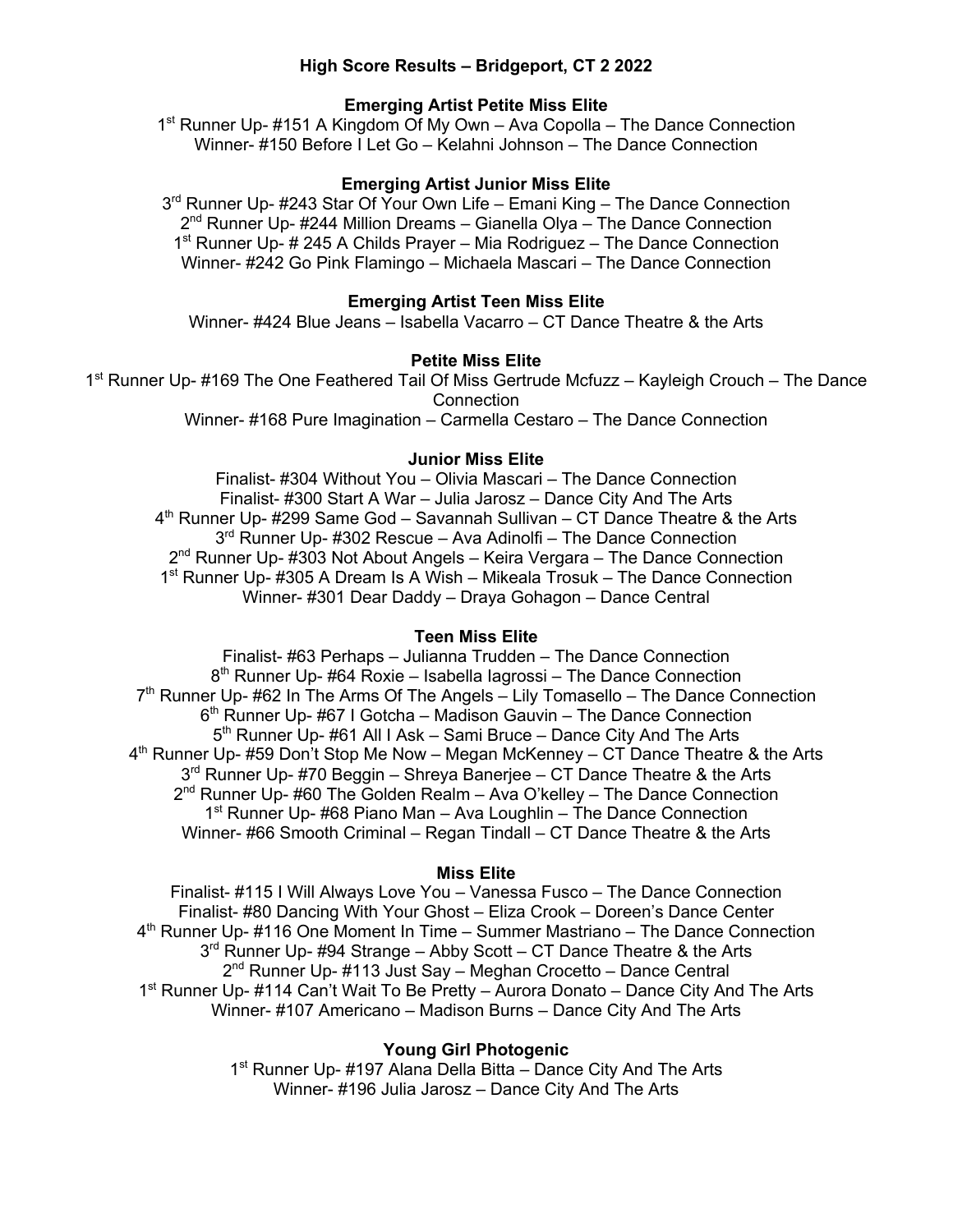# **Tiny Recreational Solo**

 $2<sup>nd</sup>$  Place- #157 Pineapple Princess – Ashley D'annibale – Epic Dance Center 1<sup>st</sup> Place- #158 Push It – Frankie Moglia – Epic Dance Center

# **Mini Recreational Solo**

3<sup>rd</sup> Place- #166 City Song – Sarah Nas Evans – The Spot 2<sup>nd</sup> Place- #159 In Demand – Soraia Vieira – Epic Dance Center 1<sup>st</sup> Place- #164 Material Girl – Leontine Doherty – The Spot

# **Mini Intermediate Solo**

10<sup>th</sup> Place- #43 Betty Boop – Sydney Butkiewicz – Dance City And The Arts  $9<sup>th</sup>$  Place- #151 A Kingdom Of My Own – Ava Copolla – The Dance Connection 8<sup>th</sup> Place- #139 These Boots Are Made For Walking – Chandler Sousa – CT Dance Theatre & The Arts  $7<sup>th</sup>$  Place- #141 Exceptional – Nykalya Gratic – The Dance Connection 6<sup>th</sup> Place- #140 Dance It Out – Gabriella Bunnell – The Dance Connection 5<sup>th</sup> Place- #147 Cleaning Up The Town – Amelia Watts – Dance City And The Arts 4th Place- #150 Before I Let Go – Kelahni Johnson – The Dance Connection 3<sup>rd</sup> Place- #167 Little Secret – Vanessa Carinci – Epic Dance Center  $2<sup>nd</sup>$  Place- #143 Girl In The Mirror – Lillian Deleone – The Dance Connection 1<sup>st</sup> Place- #70.1 Take To The Sky – Lillian Phipps – Dance City And The Arts

# **Mini Competitive Solo**

2<sup>nd</sup> Place- #169 The One Feathered Tail Of Miss Gertrude Mcfuzz – Kayleigh Crouch – The Dance Connection 1<sup>st</sup> Place- #168 Pure Imagination – Carmella Cestaro – The Dance Connection

# **Young Recreational Solo**

 $10^{th}$  Place- #173 Woman Up – Ella O'brien – The Spot  $9<sup>th</sup>$  Place- #181 Thursday – Kenzie Levine – The Spot 8<sup>th</sup> Place- #175 How Will I Know – Joanna Riviezzo – Epic Dance Center  $7<sup>th</sup>$  Place- #171 Wings – Riley Smith – Epic Dance Center  $6<sup>th</sup>$  Place- #172 Shake The Room – Cali Sonatore – The Spot 5<sup>th</sup> Place- #176 House Of The Rising Sun – Jordanna Spirelli – Epic Dance Center 4th Place- #182 Better Place – Arden Street – The Spot 3<sup>rd</sup> Place- #182.1 That's What I'm Talking About – Flannery Keenan – Epic Dance Center  $2^{nd}$  Place- #174 Crazy Little Thing Called Love – Izzy Abbate – Epic Dance Center 1st Place - #180 Shake Your Tail Feathers – Olivia Jezierski – Studio 22 Dance Center

#### **Young Intermediate Solo**

 $10<sup>th</sup>$  Place- #212 Locomotion – Giuiliana Occhino – CT Dance Theatre & the Arts 9<sup>th</sup> Place- #203 B-Yonce – Mia Tziokas – CT Dance Theatre & the Arts  $8<sup>th</sup>$  Place- #237 Queen Bee Fierce – Trinity Turner – The Dance Connection  $7<sup>th</sup>$  Place- #215 Sax – Gia Salvatore – CT Dance Theatre & the Arts 7th Place- #242 Go Pink Flamingo – Michaela Mascari – The Dance Connection 6<sup>th</sup> Place- #208 Just Watch Me Now – Dakota Booth – Epic Dance Center 5<sup>th</sup> Place- #218 Fabulous – Nina Slizowski – Epic Dance Center 4<sup>th</sup> Place- #201 Madness – Lia Rooney – Epic Dance Center 3<sup>rd</sup> Place- #223 Mink Shmink – Alexandra Elliott – Epic Dance Center  $2^{nd}$  Place- #239 Welcome To The 90's – Morgan Cacace – CT Dance Theatre & the Arts 1st Place- #238 Feet Don't Fail Me Now – Alison Baran – CT Dance Theatre & the Arts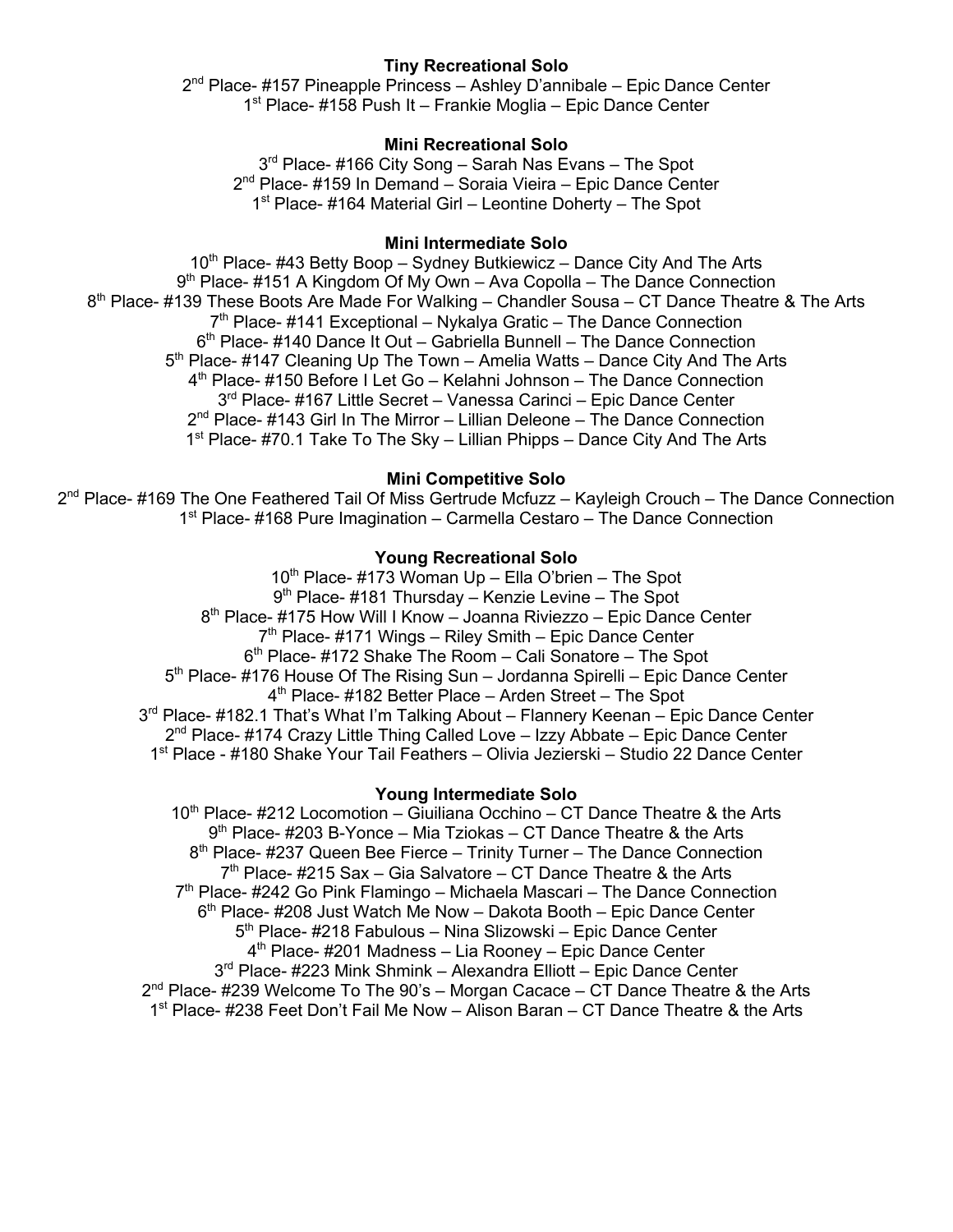## **Young Competitive Solo**

10<sup>th</sup> Place- #305 A Dream Is A Wish – Mikeala Trosuk – The Dance Connection 9<sup>th</sup> Place- #367 Ashes – Ava Adinolfi – The Dance Connection  $8<sup>th</sup>$  Place- #358 Xtina – Bria Gruner – CT Dance Theatre & the Arts  $7<sup>th</sup>$  Place- #371 Fly Away – Valeria Pena – The Spot  $6<sup>th</sup>$  Place - #339 Shine – Logan Baron – The Spot 5<sup>th</sup> Place- #301 Dear Daddy – Draya Gohagon – Dance Central 4th Place - #347 Blackbird – Keira Vergara – The Dance Connection 3<sup>rd</sup> Place- #372 Handful Of Keys – Caila Cessario – Dance City And The Arts  $2<sup>nd</sup>$  Place- #353 Black and Gold – Georgia Ratcliffe – The Spot 1<sup>st</sup> Place- #341 Beautiful Thing – Avery Sale – The Spot

# **Teen Recreational Solo**

3<sup>rd</sup> Place- #410 Hair – Skylar Zimmer – Epic Dance Center  $2^{nd}$  Place- #409 – When I Look At You – Ava Mccloat – Epic Dance Center 1<sup>st</sup> Place- #408 Lost Boy – Kaitlyn Zigabarra – Epic Dance Center

# **Teen Intermediate Solo**

10<sup>th</sup> Place- #417 Clap Snap – Grenasia Ward – The Dance Connection  $9<sup>th</sup>$  Place- #425 Grown – Ashlyn Pierce – CT Dance Theatre & the Arts  $8<sup>th</sup>$  Place- #387 Family Ties – Jake Crocetto – Dance Central  $7<sup>th</sup>$  Place- #379 Across The Sea – Giuliana Morris – Epic Dance Center  $6<sup>th</sup>$  Place- #378 Rinse And Repeat – Addison Rooney – Epic Dance Center 5<sup>th</sup> Place- #418 Counting Stars – Mairead Hall – Dance City And The Arts 4<sup>th</sup> Place- #385 Skinny Love - Bailey Ralls - Epic Dance Center 3<sup>rd</sup> Place- #424 Blue Jeans – Isabella Vacarro – CT Dance Theatre & the Arts  $2<sup>nd</sup>$  Place- #388 Satisfaction – Madison Wright – Epic Dance Center 1st Place- #382 Dancing After Death – Isabella Diresta – Dance Central

#### **Teen Competitive Solo**

 $10<sup>th</sup>$  Place- #52 Your Other Side – Madeleine Argiriou – The Spot 9<sup>th</sup> Place- #56 I Got Rhythm – Deana Edelstein – Dance City And The Arts 8<sup>th</sup> Place- #46 Spider On The Moon – Olivia Kross – The Spot  $7<sup>th</sup>$  Place- #57 Upside Down – Nadia Schweighoffer – Dance City And The Arts  $6<sup>th</sup>$  Place- #59 Don't Stop Me Now – Megan Mc Kenny – CT Dance Theatre & the Arts 5<sup>th</sup> Place- #70 Beggin – Shreya Banerijee – CT Dance Theatre & the Arts  $4<sup>th</sup>$  Place- #60 The Golden Realm – Ava O'kelley – The Dance Connection  $3<sup>rd</sup>$  Place- #50 Not Alone – Abby Coughlin – The Spot 2<sup>nd</sup> Place- #68 Piano Man – Ava Loughlin – The Spot 1st Place - #66 Smooth Criminal – Regan Tindall – CT Dance Theatre & the Arts

#### **Senior Intermediate Solo**

5<sup>th</sup> Place- #323 Kaboom Pow - Isabella Bunnell - The Dance Connection 4<sup>th</sup> Place- #506 Le Jazz Hot – Alexis Olivero – Epic Dance Center 3<sup>rd</sup> Place- #319 One Of The Boys – Alexis Demayo – The Dance Connection 2<sup>nd</sup> Place- #507 Uzi – Ava Mckearney – Epic Dance Center 1<sup>st</sup> Place- #498 Bailar – Bianca Davila – Epic Dance Center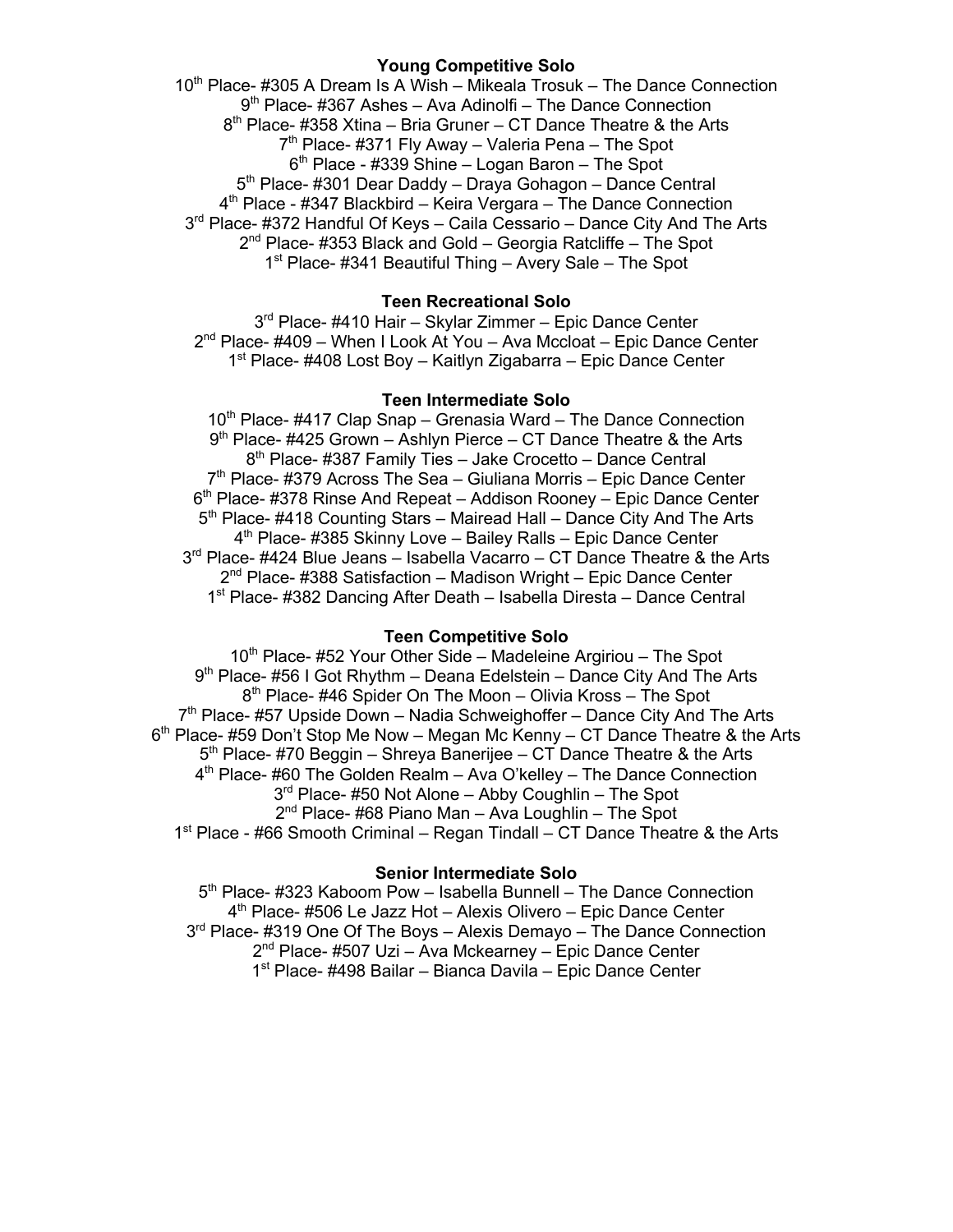# **Senior Competitive Solo**

 $10<sup>th</sup>$  Place- #72 Don't Wanna Think – Margot Richlin – The Spot  $9<sup>th</sup>$  Place- #113 Just Say – Meghan Crocetto – Dance Central  $8<sup>th</sup>$  Place- #133 Dock Of The Bay – Maria Rose Ditota – Dance City And The Arts  $7<sup>th</sup>$  Place- #87 Lullaby – Aurora Donato – Dance City And The Arts 6<sup>th</sup> Place- #126 Yikes – Ella Ferrauiola – Epic Dance Center  $5<sup>th</sup>$  Place- #122 Strange Addiction – Toby Goldfarb – The Spot  $4<sup>th</sup>$  Place- #73 Michigan – Hannah Ratcliffe – The Spot 3<sup>rd</sup> Place- #107 Americano – Madison Burns – Dance City And The Arts  $2<sup>nd</sup>$  Place- #134 Funkier Than A Mosquito's Tweeter – Lindsay Mollin – Dance City And The Arts  $1<sup>st</sup>$  Place- #79 Landfill – Maya Renkert – The Spot

# **Mini Recreational Duo/Trio**

2<sup>nd</sup> Place- #186 Queens – Epic Dance Center 1<sup>st</sup> Place- #184 Curls – Studio 22 Dance Center

## **Mini Intermediate Duo/Trio**

 $6<sup>th</sup>$  Place- #191 ABC – Dance City And The Arts 5<sup>th</sup> Place- #187 You'll Be In My Heart – Dance Central 4<sup>th</sup> Place- #183 Amigas Cheetahs – Dance Central 3<sup>rd</sup> Place- #179 Boogie Shoes - Dance Central 2<sup>nd</sup> Place- #190 Chasing Cars – Epic Dance Center 1<sup>st</sup> Place- #185 Girl In The Mirror – CT Dance Theatre & the Arts

# **Young Recreational Duo/Trio**

3<sup>rd</sup> Place- #160 Carry You - Epic Dance Center 2<sup>nd</sup> Place- #162 Italiano – Epic Dance Center 1<sup>st</sup> Place- #161 Footprints In The Sand – Epic Dance Center

# **Young Intermediate Duo/Trio**

 $10^{th}$  Place- #280 Faith – CT Dance Theatre & the Arts  $10^{th}$  Place- #251 Dj Turn It Up – Epic Dance Center 9<sup>th</sup> Place- #248 Girls – Epic Dance Center  $8<sup>th</sup>$  Place- #247 The Heist – Epic Dance Center  $7<sup>th</sup>$  Place- #282 The Jump Off – Epic Dance Center  $6<sup>th</sup>$  Place- #277 Stand By Me – Epic Dance Center 5<sup>th</sup> Place- #272 Pop – Epic Dance Center  $4<sup>th</sup>$  Place- #285 Levitating – Dance City And The Arts 3<sup>rd</sup> Place- #283 Turn To Stone – Epic Dance Center 2<sup>nd</sup> Place- #278 Supermarket Flowers – Epic Dance Center 1<sup>st</sup> Place- #276 Na Na Na – CT Dance Theatre & the Arts

# **Young Competitive Duo/Trio**

10<sup>th</sup> Place- #320 Booglie Wooglie Piggie – The Dance Connection 9<sup>th</sup> Place- #296 Run Home To You – Doreen's Dance Center 8<sup>th</sup> Place- #322 You Can Be Anything – Dance City And The Arts  $7<sup>th</sup>$  Place- #329 Glitter – The Spot  $6<sup>th</sup>$  Place- #326 Alaska – The Spot 5<sup>th</sup> Place- #314 Follow The Sun – The Spot 4<sup>th</sup> Place- #328 Meadowlark – The Dance Connection 3rd Place- #349 Crush On You - The Spot 2<sup>nd</sup> Place- #348 Let's Be Bad – Dance City And The Arts 1<sup>st</sup> Place- #312 Frequency – The Spot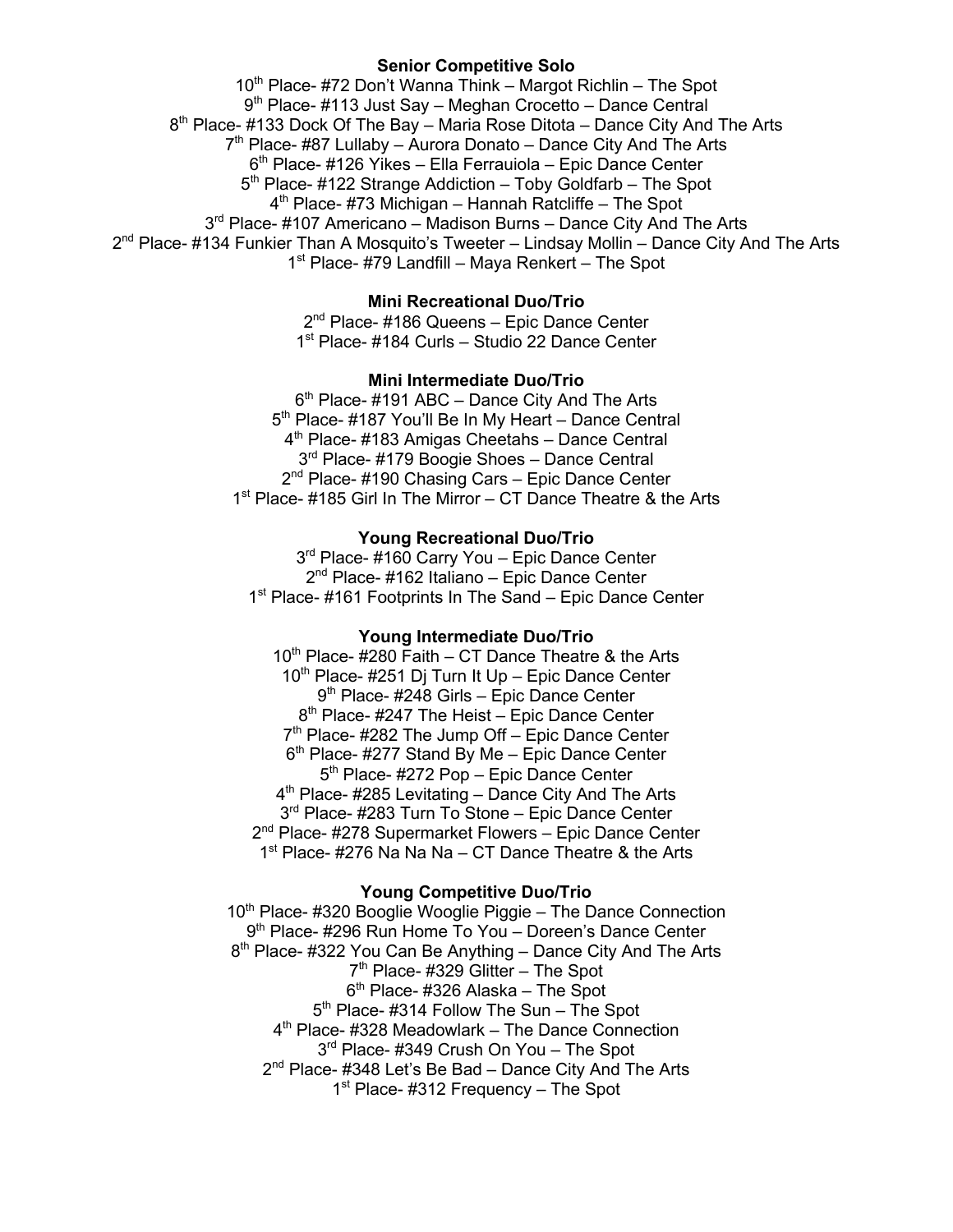#### **Teen Intermediate Duo/Trio**

10<sup>th</sup> Place- #431 Put Your Hands Where My Eyes Can See - Dance Central 9<sup>th</sup> Place- #451 Tears Of An Angel – Epic Dance Center 8<sup>th</sup> Place- #386 Let's Go - Epic Dance Center  $7<sup>th</sup>$  Place- #439 Proud Mary – The Dance Connection  $6<sup>th</sup>$  Place- #440 Mr Pinstripe Suit – CT Dance Theatre & the Arts 5<sup>th</sup> Place- #435 Triplets – Epic Dance Center 4<sup>th</sup> Place- #421 Rotate – Epic Dance Center 3<sup>rd</sup> Place- #429 Us – Dance City And The Arts  $2<sup>nd</sup>$  Place- #430 Medicine – Epic Dance Center 1<sup>st</sup> Place- #422 Wind It Up – Epic Dance Center

# **Teen Competitive Duo/Trio**

 $10<sup>th</sup>$  Place- #491 Mind Games – The Spot 9<sup>th</sup> Place- #486 I Didn't Know My Own Strength – The Spot  $8<sup>th</sup>$  Place- #470 Rush – The Spot 7<sup>th</sup> Place- #474 Both Sides Now - The Spot  $6<sup>th</sup>$  Place- #487 Ryne's Song – Dance City And The Arts 5th Place- #479 Tindall Twins – CT Dance Theatre & the Arts 4<sup>th</sup> Place- #469 Love In The Dark – The Spot 3<sup>rd</sup> Place- #468 Alps - The Spot 2<sup>nd</sup> Place- #471 Bones - The Spot 1st Place-  $\#493$  Dibity Dop – CT Dance Theatre & the Arts

# **Senior Competitive Duo/Trio**

10<sup>th</sup> Place- #530 Disco Pop - The Spot 9<sup>th</sup> Place- #523 Make It Dip – Epic Dance Center 8<sup>th</sup> Place- #510 Till It Happens To You – Dance Central 7<sup>th</sup> Place- #539 Corner - The Spot  $6<sup>th</sup>$  Place- #528 All's Well That Ends – The Spot 5<sup>th</sup> Place- #541 Next To You – The Spot 4<sup>th</sup> Place- #509 What's A Girl Gotta Do – Dance City And The Arts 3<sup>rd</sup> Place- #538 Single Ladies – Dance City And The Arts  $2^{nd}$  Place- #533 Rescue – Dance City And The Arts  $1<sup>st</sup>$  Place- #525 90 Days – The Spot

#### **Mini Recreational Small Group**

5<sup>th</sup> Place- #170 Gift Of A Friend – Epic Dance Center 4<sup>th</sup> Place- #154 Zero To Hero - The Spot 3<sup>rd</sup> Place- #156 Fix A Heart – The Spot 2<sup>nd</sup> Place- #148 Feel Good Thing - The Spot 1<sup>st</sup> Place- #153 Nice To Meet Ya – The Spot

#### **Mini Intermediate Small Group**

5<sup>th</sup> Place- #58 I Want Candy – Dance City And The Arts 4<sup>th</sup> Place- #194 Heaven Hop – CT Dance Theatre & the Arts 3<sup>rd</sup> Place- #71 Make Some Noise - Dance City And The Arts  $2^{nd}$  Place- #188 Shake The Room – CT Dance Theatre & the Arts 1<sup>st</sup> Place- #189 Bop – CT Dance Theatre & the Arts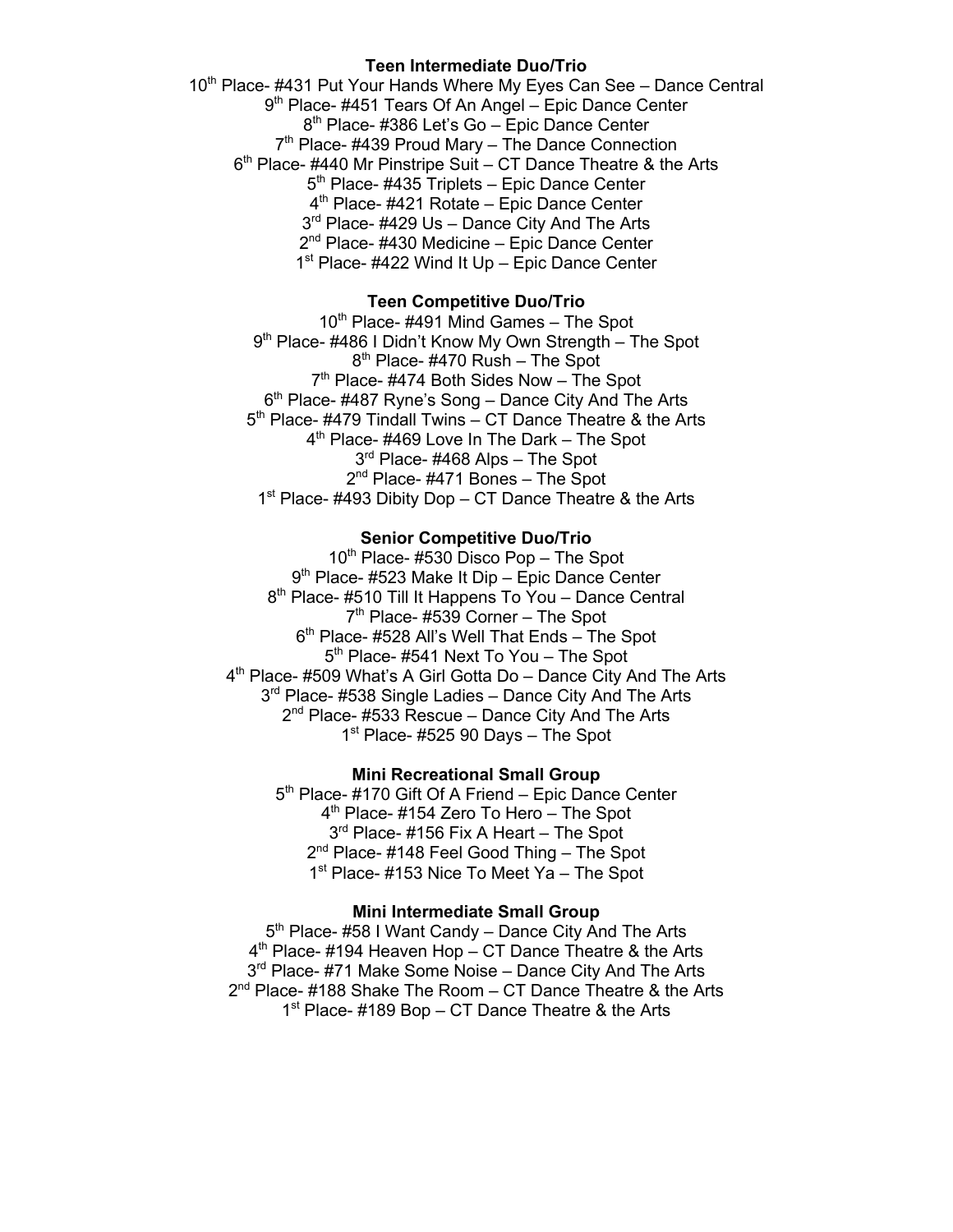## **Young Recreational Small Group**

8<sup>th</sup> Place- #269 Footloose – Epic Dance Center  $7<sup>th</sup>$  Place- #274 Home – Epic Dance Center  $6<sup>th</sup>$  Place- #213 Sing Sing Sing – The Spot 5<sup>th</sup> Place- #267 Dive Into The Pool – Epic Dance Center 4<sup>th</sup> Place- #253 Hey Mama – Epic Dance Center 3<sup>rd</sup> Place- #226 Heaven Is A Place On Earth – Epic Dance Center 2<sup>nd</sup> Place- #221 Finding Hope – The Spot 2<sup>nd</sup> Place- #257 Why So Serious – Epic Dance Center 1<sup>st</sup> Place- #205 Tutti Frutti – The Spot

# **Young Intermediate Small Group**

 $10^{th}$  Place- #258 Confident – CT Dance Theatre & the Arts 9<sup>th</sup> Place- #264 Reet Petite – CT Dance Theatre & the Arts 8<sup>th</sup> Place- #268 Changes - Dance Central 7th Place- #254 Tell Em – Dance Central  $6<sup>th</sup>$  Place- #260 Bicycle – Dance City And The Arts 5<sup>th</sup> Place- #249 Cotton Eye Joe - Dance Central 4<sup>th</sup> Place- #270 Hello – Epic Dance Center 4<sup>th</sup> Place- #259 Bad Boys – Epic Dance Center 3<sup>rd</sup> Place- #233 The Final Goodbye – Epic Dance Center 2<sup>nd</sup> Place- #252 Open Hands – Dance City And The Arts  $1<sup>st</sup>$  Place- #266 Sing – CT Dance Theatre & the Arts

#### **Young Competitive Small Group**

9<sup>th</sup> Place- #331 A Little Party – Dance City And The Arts 8<sup>th</sup> Place- #309 Cold Hearted Snake – Dance City And The Arts  $7<sup>th</sup>$  Place- #330 Relax – The Spot  $6<sup>th</sup>$  Place- #334 Get Ur Freak On - The Spot 5<sup>th</sup> Place- #333 Ain't Nothing Wrong With That – CT Dance Theatre & the Arts  $4<sup>th</sup>$  Place- #350 Dreaming – The Spot 3<sup>rd</sup> Place- #335 Studio Deep - The Spot  $2^{nd}$  Place- #325 Shade – CT Dance Theatre & the Arts 1<sup>st</sup> Place- #332 Just Ducky – The Dance Connection

#### **Teen Intermediate Small Group**

 $10^{th}$  Place- #426 Shake Senora – Epic Dance Center  $9<sup>th</sup>$  Place- #351 Woman Up – The Dance Connection 8<sup>th</sup> Place- #402 – Encore – Epic Dance Center 7<sup>th</sup> Place- #398 Jump Jive And Wail – Epic Dance Center  $6<sup>th</sup>$  Place- #444 Angel By The Wings – Epic Dance Center 5<sup>th</sup> Place- #412 Take It – Epic Dance Center  $4<sup>th</sup>$  Place- #442 How To Save A Life – Dance Central 3<sup>rd</sup> Place- #427 Hush Hush – Dance Central 2<sup>nd</sup> Place- #376 New Workout Plan – Epic Dance Center 1<sup>st</sup> Place- #416 Nicest Thing – Epic Dance Center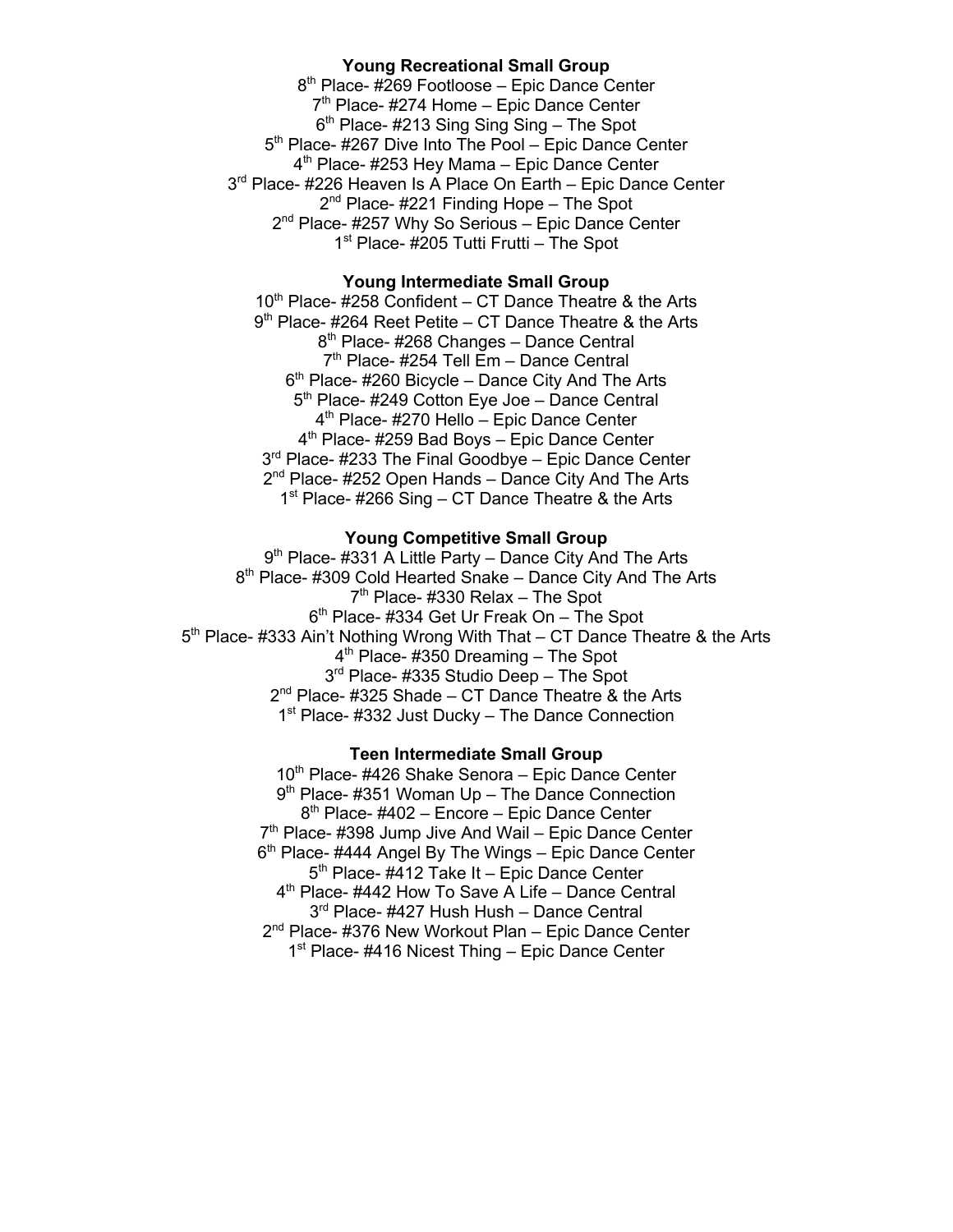# **Teen Competitive Small Group**

10<sup>th</sup> Place- #438 Shake It Out – Dance City And The Arts 9<sup>th</sup> Place- #448 Hit A Lick – The Spot 8<sup>th</sup> Place- #395 Jumpin Jumpin – The Spot  $7<sup>th</sup>$  Place- #449 A Million Reasons – The Spot  $6<sup>th</sup>$  Place- #377 The Voice Within – The Spot 5<sup>th</sup> Place- #437 Din Da Da – The Spot 4<sup>th</sup> Place- #452 The Promise – The Spot 3rd Place- #389 Vogue - The Spot 2<sup>nd</sup> Place- #453 Rockebel's Cannon – CT Dance Theatre & the Arts  $1<sup>st</sup>$  Place- #433 Gravity – The Spot

# **Senior Competitive Small Group**

10<sup>th</sup> Place- #512 Team - Epic Dance Center 9<sup>th</sup> Place- #516 How You Feel – Epic Dance Center 8<sup>th</sup> Place- #508 DMX – Epic Dance Center 7<sup>th</sup> Place- #515 Fighter – The Spot  $6<sup>th</sup>$  Place- #511 My Mind – The Spot 5<sup>th</sup> Place- #521 Bottom Of The River – Dance City And The Arts 4<sup>th</sup> Place- #513 Blood In The Cut – Dance City And The Arts 3<sup>rd</sup> Place- #504 Run Baby Run – Dance City And The Arts  $2<sup>nd</sup>$  Place- #518 – Everybody Hurts – Dance City And The Arts 1<sup>st</sup> Place- #524 Seed's Dream – The Spot

# **Adult Recreational Small Group**

3<sup>rd</sup> Place- #497 Smooth Criminal – The Dance Connection  $2<sup>nd</sup>$  Place- #501 Traitor – The Dance Connection 1<sup>st</sup> Place- #519 Dear Future Husband – The Dance Connection

# **Tiny Recreational Large Group**

2<sup>nd</sup> Place- #192 All Aboard – Epic Dance Center 1<sup>st</sup> Place- #180.1 We Got The Party – Epic Dance Center

# **Mini Recreational Large Group**

2<sup>nd</sup> Place- #152 Cruella De Vil – Epic Dance Center 1<sup>st</sup> Place- #165 LOL Crew – Epic Dance Center

# **Mini Intermediate Large Group**

3<sup>rd</sup> Place- #193 Friend Like Me – The Dance Connection  $2<sup>nd</sup>$  Place- #177 Millennials To Gen-Z – CT Dance Theatre & the Arts 1<sup>st</sup> Place- #178 Abc – The Dance Connection

# **Mini Competitive Large Group**

3<sup>rd</sup> Place- #163 Jail House Rock – The Dance Connection 2<sup>nd</sup> Place- #146 Totally Bananas - The Dance Connection 1<sup>st</sup> Place- #137 True Colors – The Dance Connection

# **Young Recreational Large Group**

3<sup>rd</sup> Place- #198 Upside Down - The Spot  $2<sup>nd</sup>$  Place- #287 The City That Never Sleeps – Epic Dance Center 1<sup>st</sup> Place- #291 Flight 909 – Epic Dance Center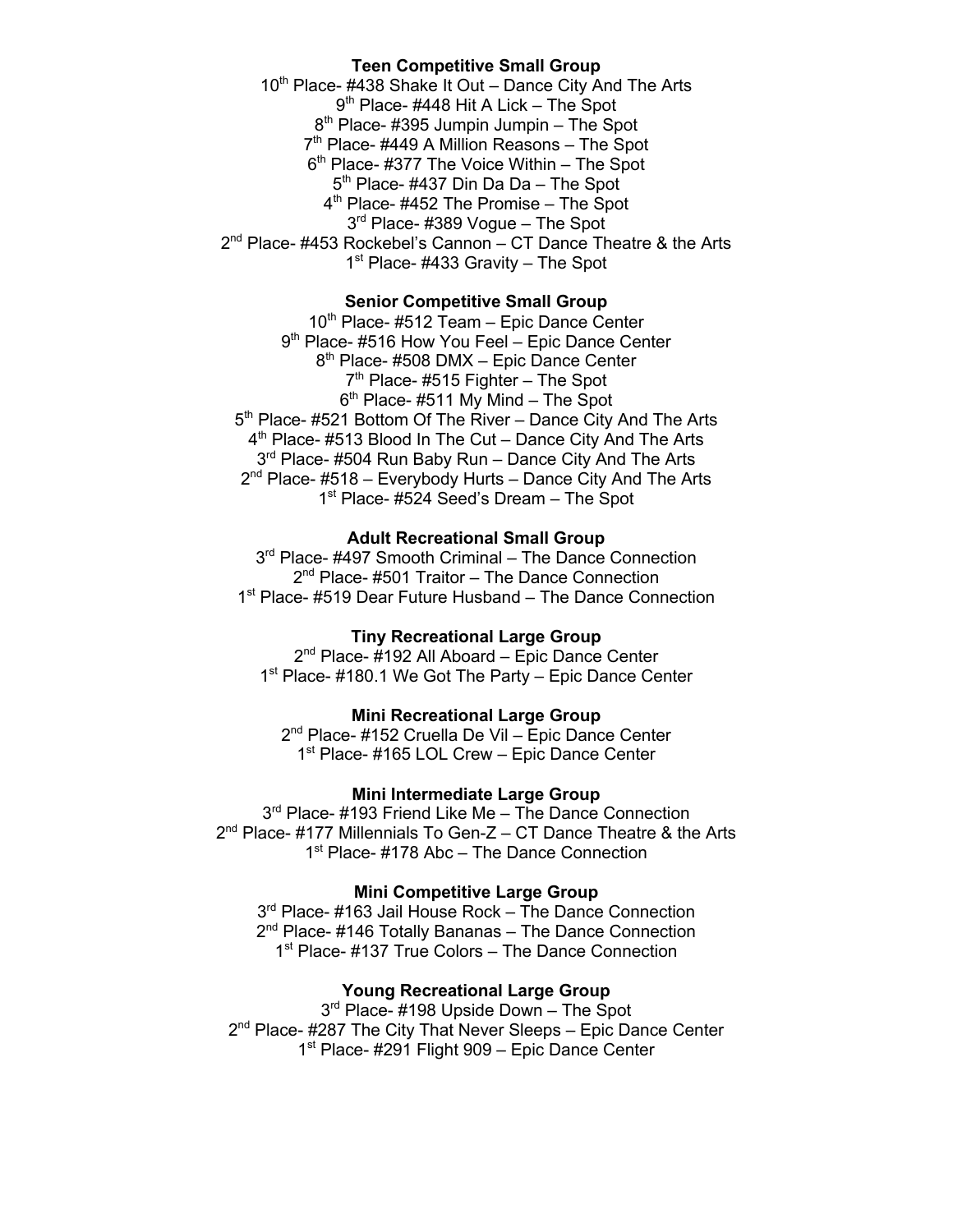# **Young Intermediate Large Group**

6<sup>th</sup> Place- #290 On The Floor - The Spot 5<sup>th</sup> Place- #292 – Trashin The Camp – CT Dance Theatre & the Arts 4<sup>th</sup> Place- #286 Already Gone – The Spot 3<sup>rd</sup> Place- #288 Party Go Boom – CT Dance Theatre & the Arts  $2<sup>nd</sup>$  Place- #289 Manolo – The Spot 1<sup>st</sup> Place- #284 Big Band – CT Dance Theatre & the Arts

# **Young Competitive Large Group**

10<sup>th</sup> Place- #324 Party In The USA – The Spot 9<sup>th</sup> Place- #306 Start A Riot – The Spot 8<sup>th</sup> Place- #307 Look What You Made Me Do – The Spot  $7<sup>th</sup>$  Place- #311 Down The Road – The Dance Connection  $6<sup>th</sup>$  Place- #310 Walk Like An Egyptian – The Spot 6<sup>th</sup> Place- #336 Spring Sprang Sprung – The Dance Connection 5<sup>th</sup> Place- #294 Fire And The Flood – The Spot  $4<sup>th</sup>$  Place- #295 Ocean Eyes – The Spot 3<sup>rd</sup> Place- #318 Get Busy - The Spot 2<sup>nd</sup> Place- #297 Mary In The Garden – The Dance Connection 1<sup>st</sup> Place- #298 Bring Em Out – The Spot

## **Teen Intermediate Large Group**

1<sup>st</sup> Place- #549 It's All Coming Back To Me Now – Epic Dance Center

# **Teen Competitive Large Group**

 $10<sup>th</sup>$  Place- #543 Barbies – CT Dance Theatre & the Arts  $9<sup>th</sup>$  Place- #540 In Retrospect – The Dance Connection  $8<sup>th</sup>$  Place- #542 Usher – The Spot 7<sup>th</sup> Place- #545 Rico – Epic Dance Center  $6<sup>th</sup>$  Place- #552 Britney – Dance City And The Arts 5<sup>th</sup> Place- #550 Way Down We Go - The Spot 4<sup>th</sup> Place- #514 Shoeless Joe – CT Dance Theatre & the Arts  $3<sup>rd</sup>$  Place- #551 Fur Elise – CT Dance Theatre & the Arts  $2<sup>nd</sup>$  Place- #546 500 Miles - The Spot  $1<sup>st</sup>$  Place- #535 Georgia – The Spot

**Senior Competitive Large Group**

1<sup>st</sup> Place- #520 The Greatest – The Spot

**Young Recreational Line** 2<sup>nd</sup> Place- #502 I Like To Move It - The Spot 1<sup>st</sup> Place- #195 Old School – The Spot

#### **Young Intermediate Line**

 $2<sup>nd</sup>$  Place- #246 Descendants – CT Dance Theatre & the Arts  $1<sup>st</sup>$  Place- #232 Todrick – CT Dance Theatre & the Arts

> **Teen Intermediate Line** 1<sup>st</sup> Place- #500 Miami – Epic Dance Center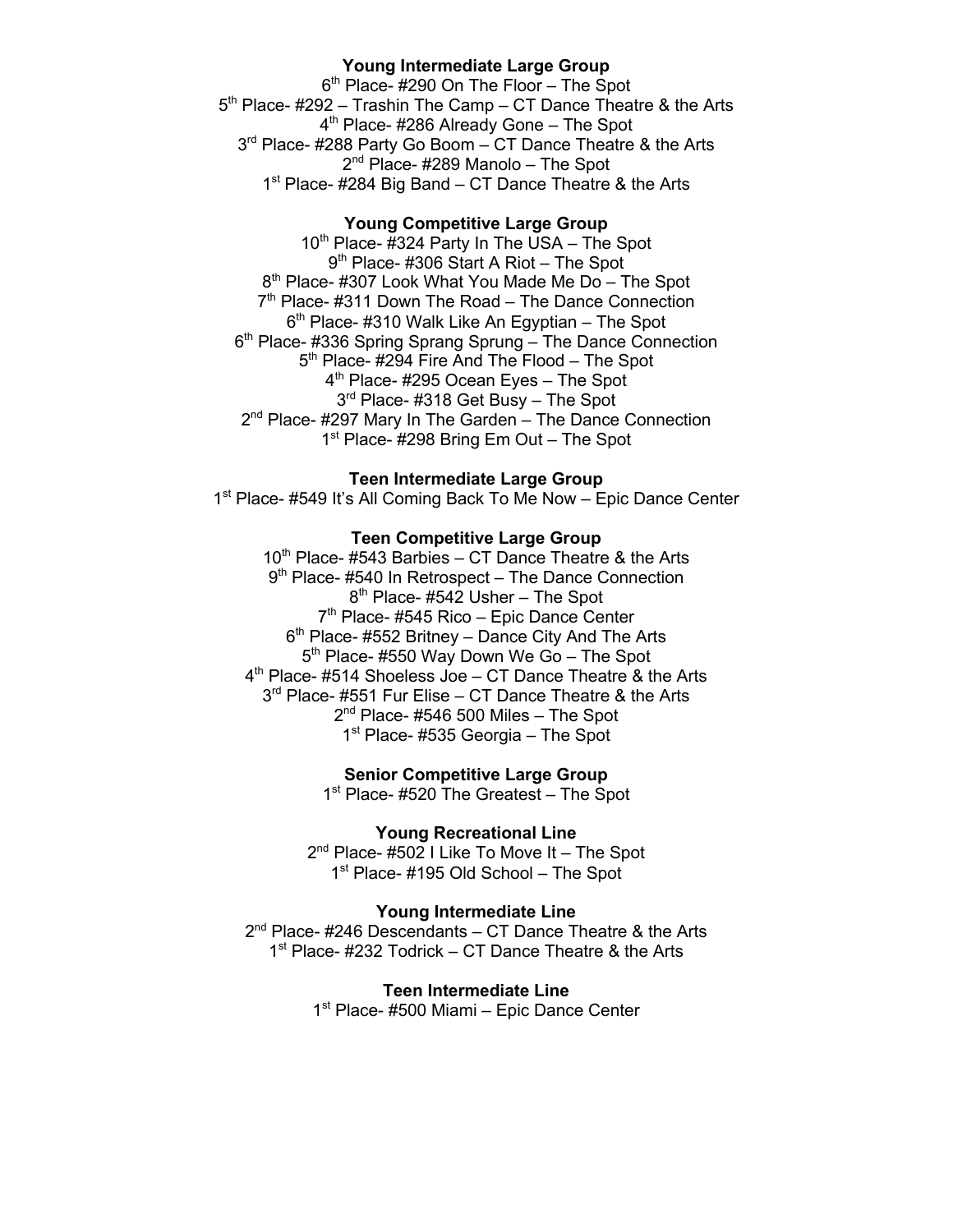# **Teen Competitive Line**

 $10<sup>th</sup>$  Place- #411 Intergalactic – The Spot 9<sup>th</sup> Place- #419 Physical Applause – The Spot 8<sup>th</sup> Place- #495 Burn – Epic Dance Center  $7<sup>th</sup>$  Place- #503 Move Around – The Spot  $6<sup>th</sup>$  Place- #383 Dirty Orchestra – The Spot 5<sup>th</sup> Place- #499 I Need You – CT Dance Theatre & the Arts 4<sup>th</sup> Place- #420 Hit The Road Jack – The Spot 3<sup>rd</sup> Place- #494 The Chain - The Spot 2<sup>nd</sup> Place- #399 Moth's Wings – The Spot 1<sup>st</sup> Place- #428 Turning Page – The Spot

# **Teen Competitive Production**

1st Place- #293 Cinders Stardust And A Wicked Twist Of Fate – The Dance Connection

#### **Judges Choice Awards**

**Outstanding Entertainment-** #46 Spider On The Moon – The Spot **Outstanding Entertainment-** #121 Stupid With Love – Studio 22 Dance Center **Outstanding Entertainment-** #177 Millennials To Gen-Z – CT Dance Theatre & the Arts **Outstanding Entertainment-** #205 Tutti Frutti – The Spot **Outstanding Entertainment-** #298 Bring Em Out – The Spot **Outstanding Entertainment-** #376 New Workout Plan – Epic Dance Center **Outstanding Entertainment-** #495 Burn – Epic Dance Center **Showmanship-** #68 Piano Man – The Dance Connection **Showmanship-** #126 Yikes – Epic Dance Center **Showmanship-** #167 Little Secret – Epic Dance Center **Showmanship-** #242 Go Pink Flamingo – The Dance Connection **Showmanship-** #333 Ain't Nothing Wrong With That – CT Dance Theatre & the Arts **Showmanship-** #438 Shake It Out – Dance City And The Arts **Showmanship-** #499 I Need You – CT Dance Theatre & the Arts **Technical Excellence-** #59 Don't Stop Me Now – CT Dance Theatre & the Arts **Technical Excellence-** #107 Americano – Dance City And The Arts **Technical Excellence-** #182.1 That's What I'm Talking About – Epic Dance Center **Technical Excellence-** #266 Sing – CT Dance Theatre & the Arts **Technical Excellence-** #342 Ashes – Dance City And The Arts **Technical Excellence-** #464 The Windmills Of Your Mind – The Dance Connection **Technical Excellence-** #540 In Retrospect – The Dance Connection **Emotional Execution-** #40 Don't You Know – Epic Dance Center **Emotional Execution-** #79 Landfill – The Spot **Emotional Execution-** #156 Fix A Heart – The Spot **Emotional Execution-** #268 Changes – Dance Central **Emotional Execution-** #301 Dear Daddy – Dance Central **Emotional Execution-** #468 Alps – The Spot **Emotional Execution-** #525 90 Days – The Spot **Outstanding Choreography-** #60 The Golden Realm – The Dance Connection **Outstanding Choreography-** #120 Aware – Doreen's Dance Center **Outstanding Choreography-** #168 Pure Imagination – The Dance Connection **Outstanding Choreography-** #252 Open Hands – Dance City And The Arts **Outstanding Choreography-** #336 Spring Sprang Sprung – The Dance Connection **Outstanding Choreography-** #453 Rockebel's Canon – CT Dance Theatre & the Arts **Outstanding Choreography-** #518 Everybody Hurts – Dance City And The Arts

**ADCC Studio Of Excellence Award-** Dance City And The Arts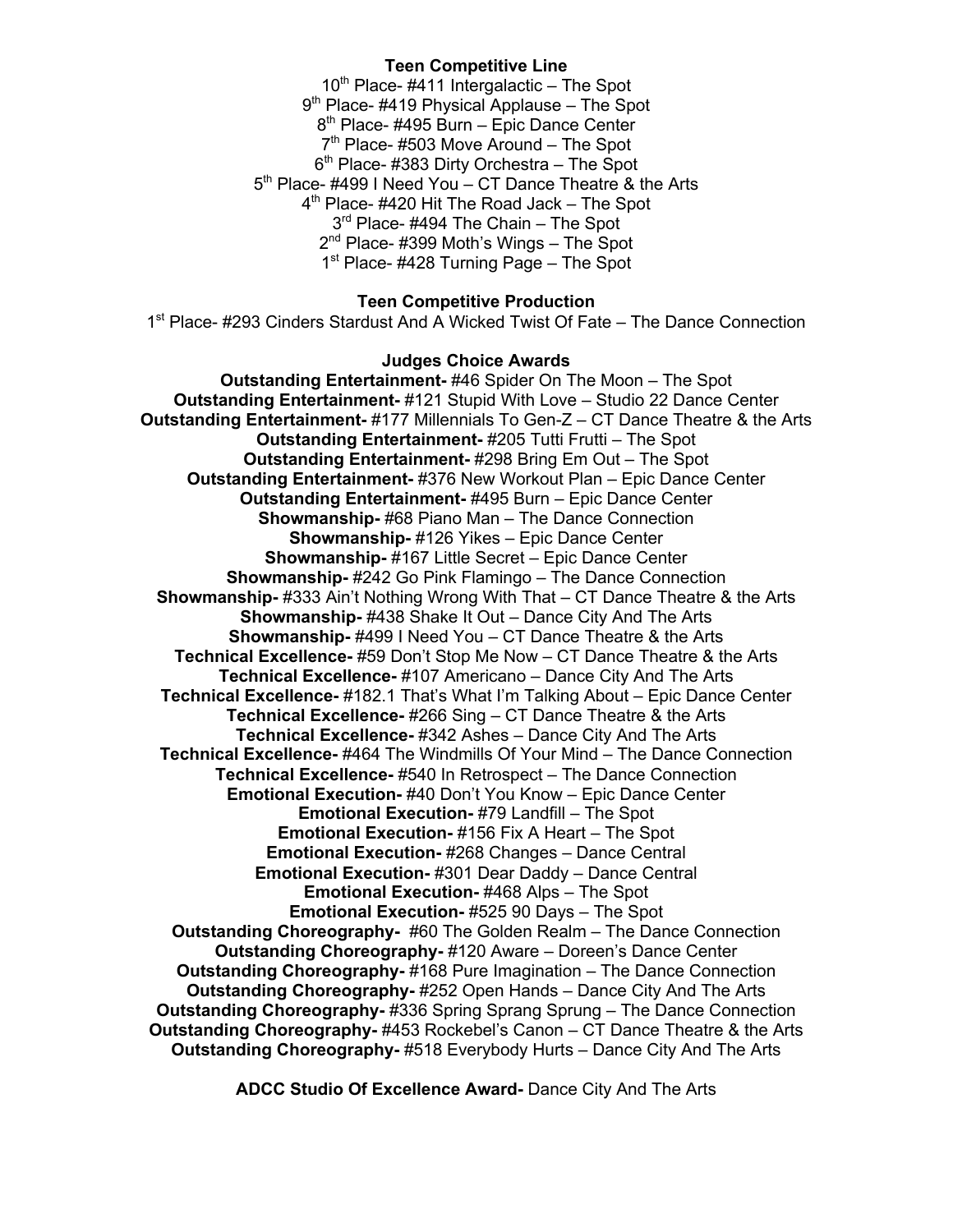#### **Overall High Point**

**Student Choreography-** #85 Already Gone – Madison Burns – Dance City And The Arts **Recreational Solo/Duo/Trio-** #180 Shake Your Tail Feathers – Olivia Jezierski – Studio 22 Dance Center **Intermediate Solo/Duo/Trio-** #276 Na Na Na – CT Dance Theatre & the Arts **Competitive Solo/Duo/Trio-** #66 Smooth Criminal – Reagan Tindall – CT Dance Theatre & the Arts **Recreational Group/Line/Production-** #205 Tutti Frutti – The Spot **Intermediate Group/Line/Production-** #232 Todrick – CT Dance Theatre & the Arts **Competitive Group/Line/Production-** #433 Gravity – The Spot

# **Elite Team Selection**

#1 Creep – The Spot #6 Gale Song – The Spot #9 Hold On To Happiness – The Spot #12 Derniere Danse – Dance City And The Arts #14 Bitter Earth – Dance City And The Arts #20 What Are You Going To Tell Her – The Dance Connection #21 Young And Free – The Dance Connection #23 Tribe – The Spot #27 Roxie – Dance City And The Arts #31 Life Is Just A Bowl Of Cherries – The Dance Connection #34 Manhattan – The Spot #35 Save The Best For Last – The Spot #42 Le Jazz Hot – The Spot #49 Here – The Spot #53 Stress – The Spot #60 The Golden Realm – The Dance Connection #66 Smooth Criminal – CT Dance Theatre & the Arts #68 Piano Man – The Dance Connection #79 Landfill – The Spot #83 Lay Your Head Down – Studio 22 Dance Center #93 Where The Shadow Ends – Epic Dance Center #94 Strange – CT Dance Theatre & the Arts #100 Boys Boys Boys – The Spot #102 When I'm Small – Dance City And The Arts #105 Bolero – The Dance Connection #106 Remember The Day – The Dance Connection #107 Americano – Dance City And The Arts #111 Gravity – Epic Dance Center #113 Just Say – Dance Central #114 Can't Wait To Be Pretty – Dance City And The Arts #116 One Moment In Time – The Dance Connection #122 Strange Addiction – The Spot #124 Swim Good – The Spot #126 Yikes – Epic Dance Center #128 Like Real People Do – Doreen's Dance Center #137 True Colors – The Dance Connection #139 These Boots Are Made For Walking – CT Dance Theatre & the Arts #141 Exceptional – The Dance Connection #143 Girl In The Mirror – The Dance Connection #147 Cleaning Up The Town – Dance City And The Arts #150 Before I Get Go – The Dance Connection #151 A Kingdom Of My Own – The Dance Connection #153 Nice To Meet Ya – The Spot #155 Monster – Epic Dance Center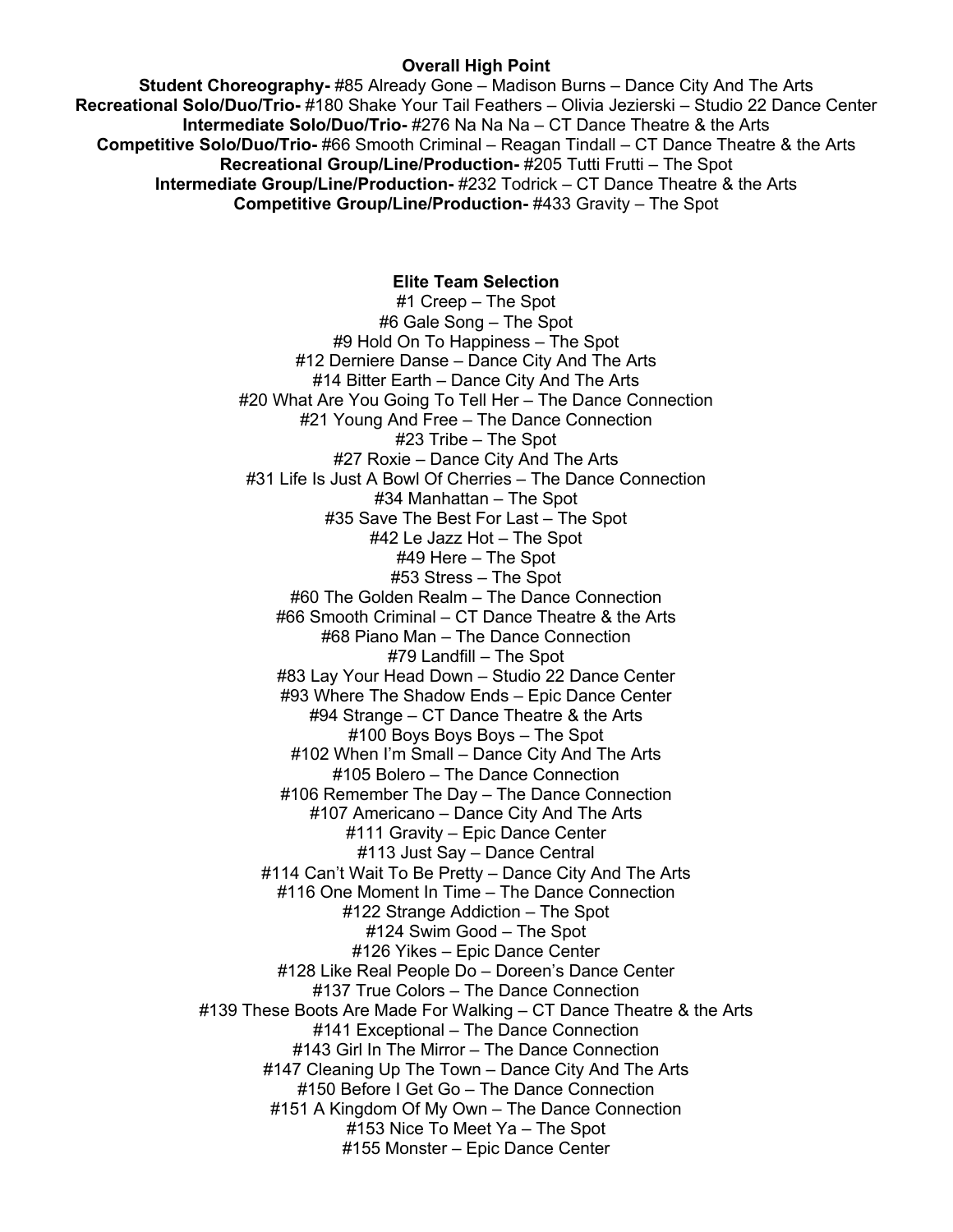#167 Little Secret – Epic Dance Center #168 Pure Imagination – The Dance Connection #169 The One Feathered Tail Of Miss Gertrude Mcfuzz – The Dance Connection #171 Wings – Epic Dance Center #174 Crazy Little Thing Called Love – Epic Dance Center #177 Millennials To Gen-Z – CT Dance Theatre & the Arts #180 Shake Your Tail Feathers – Studio 22 Dance Center #182 Better Place – The Spot #183 Amigas Cheetahs – Dance Central #187 You'll Be In My Heart – Dance Central #194 Heaven Hop – CT Dance Theatre & the Arts #200 Bird Girl – Epic Dance Center #201 Madness – Epic Dance Center #203 B-Yonce – CT Dance Theatre & the Arts #208 Just Watch Me Now – Epic Dance Center #209 Born This Way – Dance City And The Arts #212 Locomotion – CT Dance Theatre & the Arts #215 Sax – CT Dance Theatre & the Arts #216 Oh So Quiet – Epic Dance Center #218 Fabulous – Epic Dance Center #222 Blue Skies – Epic Dance Center #223 Mink Shmink – Epic Dance Center #224 People Help The People – Dance Central #227 Rainbow – Dance City And The Arts #229 Keep Me Down – Dance City And The Arts #231 Lay Down – The Dance Connection #232 Todrick – CT Dance Theatre & the Arts #237 Queen Bee Fierce – The Dance Connection #238 Feet Don't Fail Me Now – CT Dance theatre & the Arts #239 Welcome To The 90's – CT Dance Theatre & the Arts #245 A Childs Prayer – The Dance Connection #246 Descendants – CT Dance Theatre & the Arts #257 Why So Serious – Epic Dance Center #258 Confident – CT Dance Theatre & the Arts #262 Strongest Suit – The Dance Connection #276 Na Na Na – CT Dance Theatre & the Arts #286 Already Gone – The Spot #294 Fire And The Flood – The Spot #295 Ocean Eyes – The Spot #300 Start A War – Dance City And The Arts #301 Dear Daddy – Dance Central #302 Rescue – The Dance Connection #309 Cold Hearted Snake – Dance City And The Arts #322 You Can Be Anything – Dance City And The Arts #333 Aint Nothing Wrong With That – CT Dance Theatre & the Arts #338 Great One – The Spot #345 Bad Lair – The Spot #347 Blackbird – The Dance Connection #358 Xtina – CT Dance Theatre & the Arts #359 Meet Me At The Roxy - CT Dance Theatre & the Arts #364 Pure Imagination – The Spot #387 Family Ties – Dance Central #388 Satisfaction – Epic Dance Center #395 Jumpin Jumpin – The Spot #397 Terrible Things – Dance City And the Arts #399 Moth's Wings – The Spot